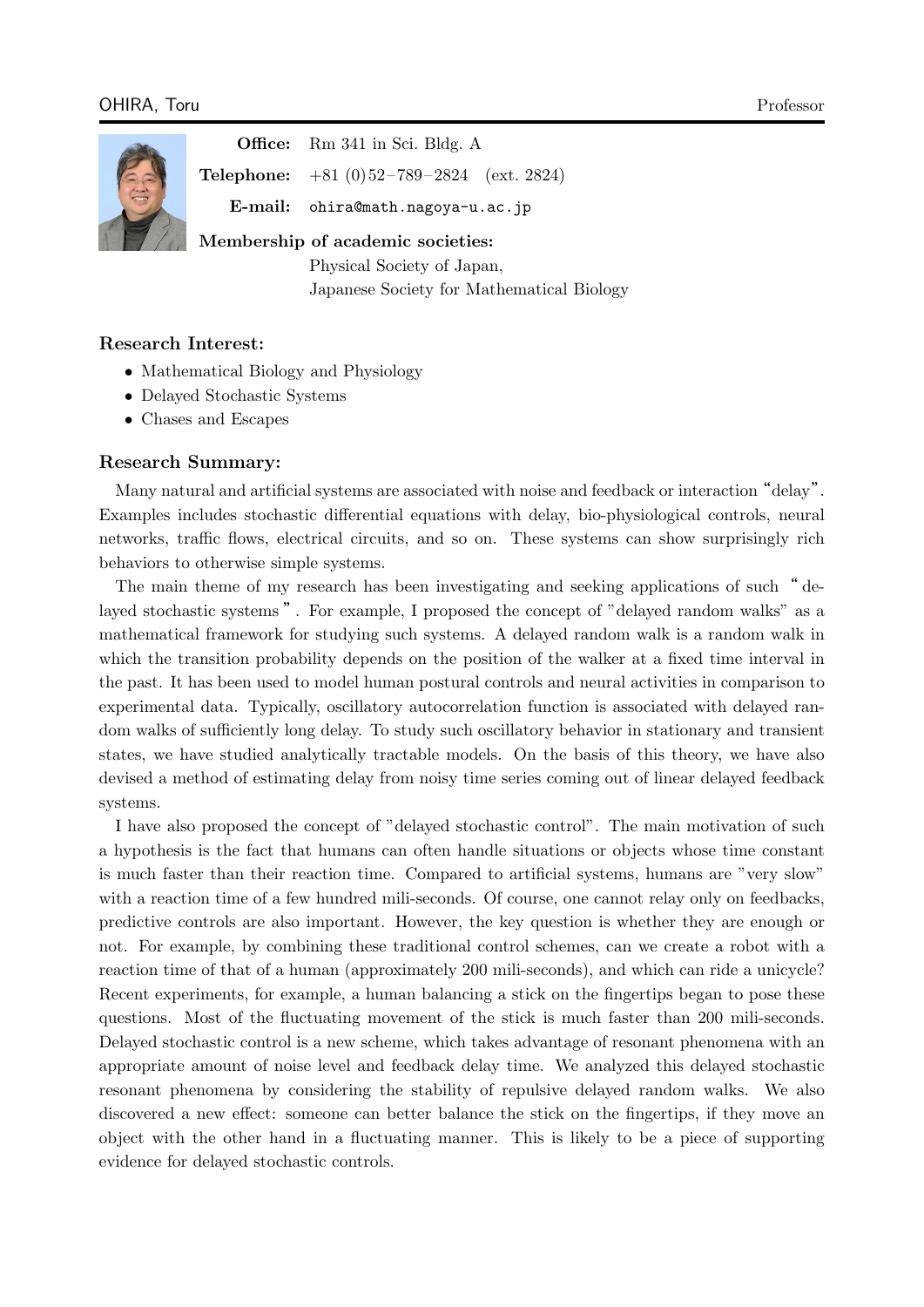These theoretical works on delayed stochastic systems have been used by other researchers to model or analyze their experimental results. Examples include feedback resonant phenomena of solid-state laser experiments, analysis of human eye saccade movements, and so on. As related topics, I have also worked on problems such as high-frequency currency exchange market behaviors and simple computer network traffic models. I authored a book in Japan compiling these research activities in 2006.

I have also recently proposed a new theme of "Group Chase and Escape". "Chase and Escape" or " Pursuit and Evasion " is mainly mathematical research topic with long history. Its main applications have been that of military issues. The topic has also found a connection with the game theory, developed under the name of a" differential game theory ". The collective motions of self-driven particles, on the other hand, have been studied actively in recent years. They include models of school of fish, flock of birds, traffic flow, and so on. My motivation to introduce the theme of " Group Chase and Escape" is to provide a platform of research to combine above two fields. The models we proposed are simple. Yet, it showed rather unexpected and complex group behaviors. Our paper is covered in a "News and Views" section of Nature (by Tamas Vicsek, 1) July, 2010, vol. 466, pp.43-44; attached), noting its originality. At the same time, however, there are much to be done from this point on this topic.

First, we need to develop theoretical method to analyze the result of computer simulations on our models. We have observed escaping and chasing in groups with their size varying in time. These spatio-temporal patterns are yet to be understood mathematically. Effects of delay and noise are also to be studied. Secondly, I hope to extend models into various directions. An example is to consider chases and escapes in the context of traffic models such as optimal velocity models. Combination with various models of swarms and swarm intelligence will be another direction of interest.

Applications and connections to natural and artificial systems are also of importance. Actual data from animal or fish hunting and evading in groups could be of high value in this context. There are recent developments in this direction such as study of a flock of pigeons using GPS devices. How to reflect these data sets to modeling or how to suggest experimental paradigm or chasing strategies from model simulations will be an important research direction. The same story can be envisioned with a large number of small interacting robots. Also, effective virus tracking both in physical and cyber spaces would be an important issue socially.

#### **Major Publications:**

- [1] T. Ohira and Y. Sato: Resonance with Noise and Delay, Physical Review Letters, **82** (1999), 2811–2815.
- [2] T. Ohira and T. Yamane: Delayed Stochastic Systems, Physical Review E, **61** (2000), 1247– 1257.
- [3] A. Kamimura and T. Ohira: Group Chase and Escape, New Journal of Physics, **12** (2010), 053013

#### **Education and Appointments:**

- 1993 Ph.D. in Physics, The University of Chicago
- 1993 Reseacher, Sony Computer Science Laboratories
- 2012 Professor, Nagoya University